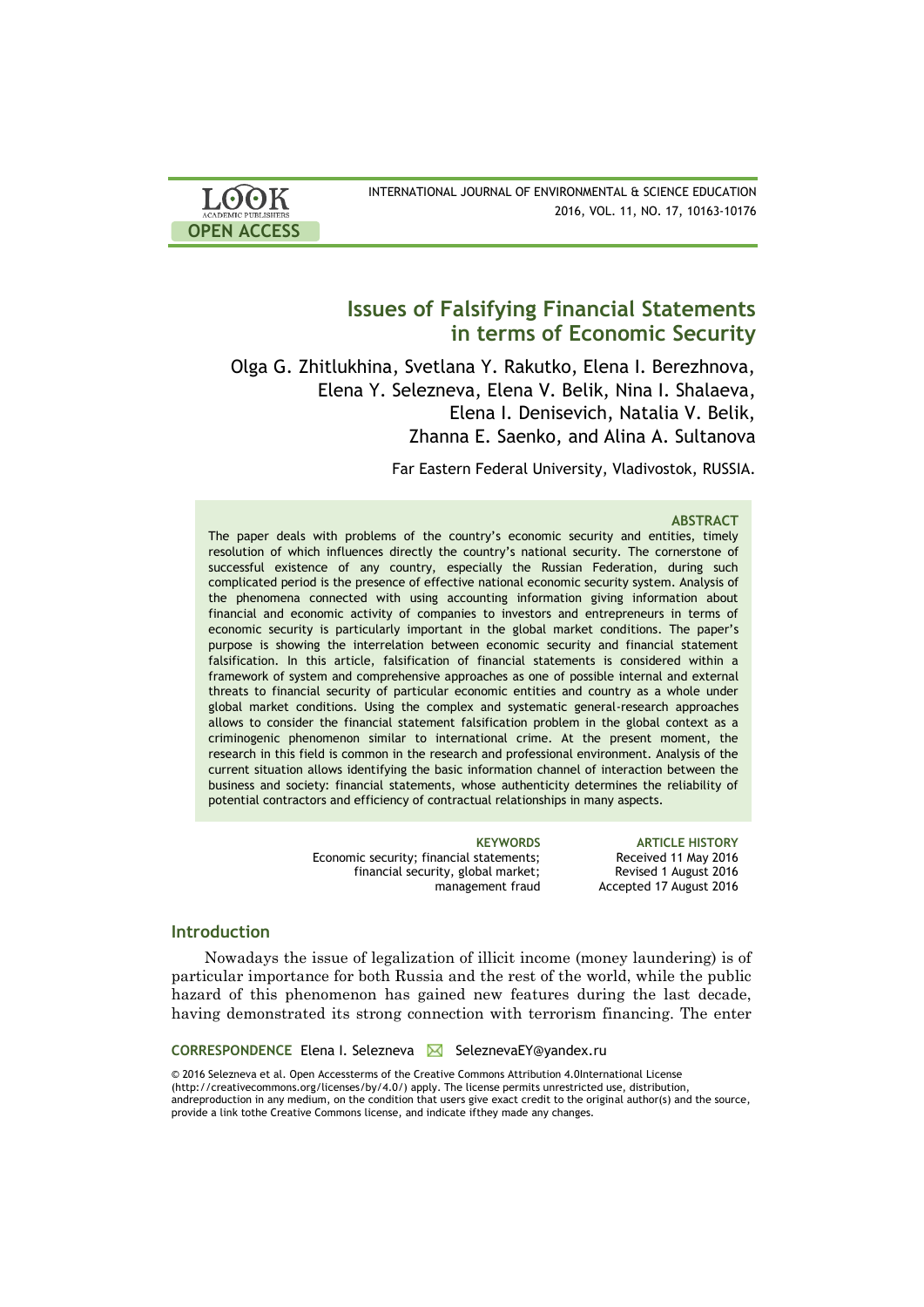of illicit income into the national economy of any state, no matter how developed its social, economic and legal systems are, leads to establishment of crime syndicates' control over particular economic sectors; spreading corruptions, as well as means and methods of unfair competition; redirection of activity of economic subjects to serve the interests of criminal groups and, as result, threat to the integrity of economic security and significant deformation of economic system as a whole. Legalization of illicit income is such that it may turn out to be the source of financial and economic shocks for any state or even particular regions. According to the estimates by the International Monetary Fund, the annual amount of money laundering is 2- 5% of the global GDP. One of the popular methods of legalizing illicit income is falsifying accounting (financial) statements. Empirical studies have shown that financial resources are invested as result of decision made on the basis of available data. At present the most complete data is disclosed using company's financial statements. Unfortunately, financial statements are not perfect, and the submission of financial data which differ from analytics forecasts may cause the decrease in company's capitalization. This fact determines the importance and the urgency of this issue for both economic subjects and national economy as a whole. The submission of data that are more positive comparing to analytics forecasts may lead to the increase in share prices and, subsequently, the reduction of borrowing costs and other positive results. If such improvements have been achieved "artificially", sooner or later the fact of falsifying statements will become publicly known, and the company will face the hard times (Rakutko & Selezneva, 2015a; 2015b).

The financial falsification problem is a phenomenon not less criminogenic than international crime.Economic security provides for the country's national security. Financial security is an essential component of economic security of commercial entities (Rakutko & Selezneva, 2015; Tambovtsev, 1995). This problem is urgent at the current moment, too. Successful existence of any country, and, what is more, Russian Federation during such a difficult period, can be guaranteed by maintainingthe state's efficient economic security system. At the present moment, virtually all human activity branches are involved in the financial sphere. Achieving competitive advantages by natural methods in the global market conditions is complicated by deficit of production factors. In connection with this, analysis of the phenomena connected with using accounting information giving information about financial and economic activity of specific companies to investors and entrepreneurs gains in importance.Authenticity of financial reporting determines the reliability of potential contractors and efficiency of contractual relationships in many aspects. Fraud (and falsification, as a consequence) in financial reporting when choosing a contractor and the further transaction performance threatens the interests of investors, creditors and specific business persons. Despite the diversity of schemes of falsifying financial statements, all of them are aimed at the overstatement of sales revenue, income and balance-sheet total. That is why even generally accessible data allow to detect the signs of falsifying statements and form opinion of the credibility of data they contain. At the same time, such techniques as inventory procedures, accounting statements analysis, arithmetical-logicalare used for detecting errors (Lemeshenko & Temchenko, 2012). At the present moment, research in this field is performed in the research and professional environment.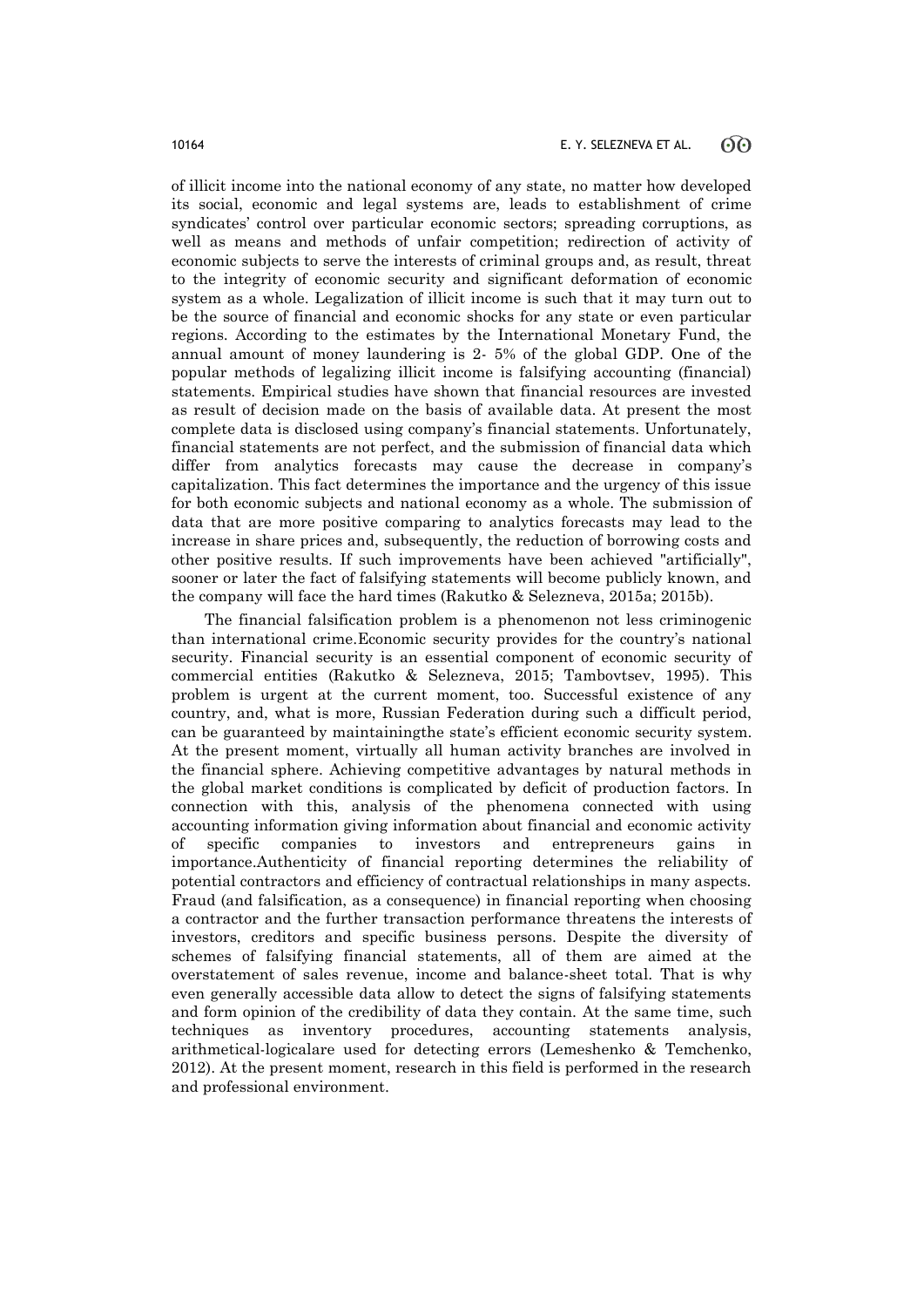### **Literature Review**

Economic security and financial statement falsification is an under researched issue in accounting. The economic security term has many interpretations in research literature. For instance, in opinion of V. Tambovtsev (1995), "the economic security of a given system means the aggregate of condition properties of its production subsystem providing for attaining the entire system's goals". V.A. Savin (1995) believes that "economic security represents the protection system of Russia's vital interests". The following can be named among protection objects: national economic in general, specific regions of the country, separate fields and branches of economy, corporations and individuals as economic entities. In the opinion of L.I. Abalkin (1994), economic security is the condition of economic system allowing it to develop dynamically and efficiently, to solve social tasks and enabling the government to develop and implement independent economic policy. A number of scholars assume that economic, or financial, security is the condition of an economic entity characterized by stable income and other resources allowing it to maintain the living standards at present and in the foreseeable future. Papers by Russian and foreign economists (Sotnikova, 2011; Rakutko & Denishevich, 2015; Moraes & Nagano, 2012) research the nature and methods of financial reporting falsification. Researcher L.I. Kulikova (2011) was among the first to discover the problem's historic and evolution aspect and analyze professional views of Russian and foreign experts regarding the nature of financial reporting falsification. The author came to a conclusion about difference in understanding of the nature of financial statement hiding and falsification in representatives of the Russian and foreign school of thought. Thus, for instance, professor N.S. Arinushkin (1912) narrowed down the problem of falsification to balance falsification and corrupted balance item figures. Kulikova (2015) considered the statement falsification to be a consequence of different approaches to asset valuation. N.R. Veitsman (1962) interpreted falsification as the attempt to hide commercial information. According to I.F. Sherr (1925), the purpose of reporting falsification is distorting the company's property state and dimension and profitability level. According to Sherr (1925) a company's administration performs reporting falsification on purpose. Therefore, the question about the nature of the phenomenon researched and variety of its forms remains controversial. Analysis of international practices of financial statements falsification in contemporary US companies performed by researchers L.I. Kulikova (2015), J. Eichern (2014) confirm the issue's urgency. The authors review the cases of financial results distortion found out by Securities and Exchange Commission (USA). The researchers show the methods of financial results falsification on specific examples and give evidence of such manipulations so as to identify and prevent financial statements corruption. To develop set of measures, methods and means for protection of economic interests of state, corporate entities, as well as financial activity of economic entities, it is necessary to study the nature of falsification of financial statements and estimate its impact of finances and relevant fields, such as monetary, economic, social and international financial.

## **Aim of the Study**

To demonstrate the interconnection between economic security and falsification of financial statements.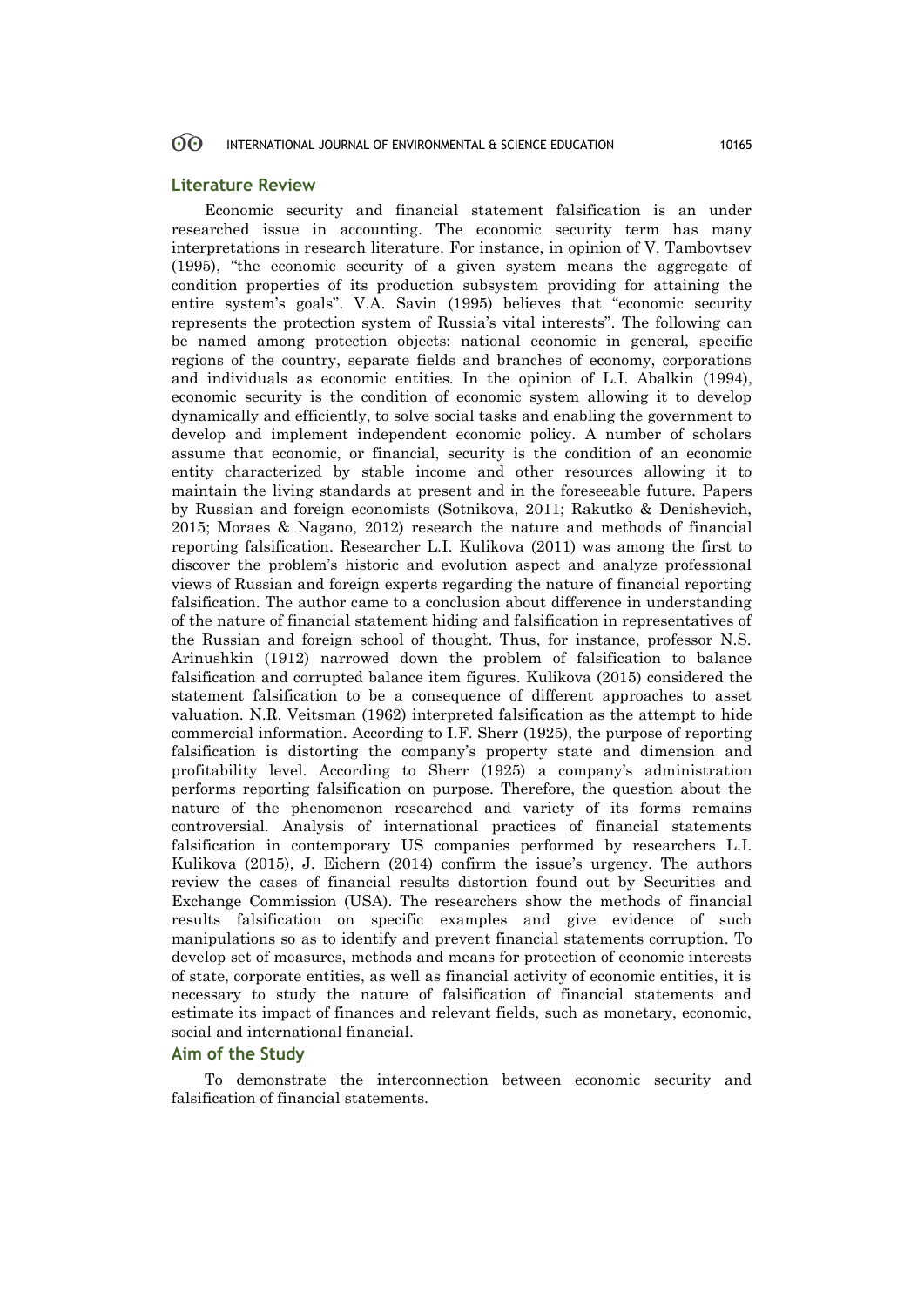## **Research questions**

How to detect falsification of financial statements?

## **Method**

In this paper, fraud and financial statement falsification is considered to be a possible threat to economic security of specific economic entities and the country in general in conditions of globalization. Using the dialectic tandem (analysis and synthesis) within the limits of complex and systematic approaches allows to explore the nature of financial statement falsification for developing the package of measures, methods and means for protection of the state's national interests, corporate structures and financial activity of economic entities. Its influence on finances and on social and economic policy in general should be studied. The company's financial reporting whose authenticity determines the reliability of potential contractors and efficiency of contractual relationships in many aspects remains the key acknowledged information channel for interaction of business and society.

This issue is most urgent for countries with transitional economy in conditions of reforming the national accounting and financial reporting system and conversion to international financial reporting standards. The main objective of preparing financial statements using IFRS is attracting additional financing by share flotation on leading stock exchanges. It is financial reporting submitted by companies on the basis of which many corporations evaluate the contractor's reliability level when establishing relationships with foreign partners. But there is a chance that statements prepared in accordance with international standards may contain distorted data, i. e. the data misleading its users who can make incorrect management decisions based on unreliable information.

### **Data, Analysis and Results**

Creating an economic security system is a complex multilevel process providing for solving global tasks and requiring participation of high-quality experts in many fields. In the majority of research sources, the essence of security today is interpreted as internal contents of protecting the object's vital interests from external and internal threats expressed in unity of all manifold and controversial forms of security's existence and the aggregate of its essential properties. Internal threats are a result of, mainly, inefficient financial and economic policy, miscalculations of authorities and management bodies, mistakes, misuses and other deviations (mismanagement, economic crime, etc.). In modern conditions, external threats including the world economy's globalization play a discrete role. Here, financial statement falsification means purposeful corruption or hiding information about the company's financial standing so as to influence the decisions made by the statements' users (investors, borrowers, regulation organizations).

Financial reporting falsification, depending on the reports' users, includes operating and management falsification. Operating falsification is predominantly connected with purposeful distortion of operating accounting data. Management falsification is connected with accounting fraud of the company's management, namely, using off-balance financing schemes. All schemes of falsification are aimed at the overstatement of sales revenue, income and balance-sheet total (Sotnikova, 2011). Although the appearance of various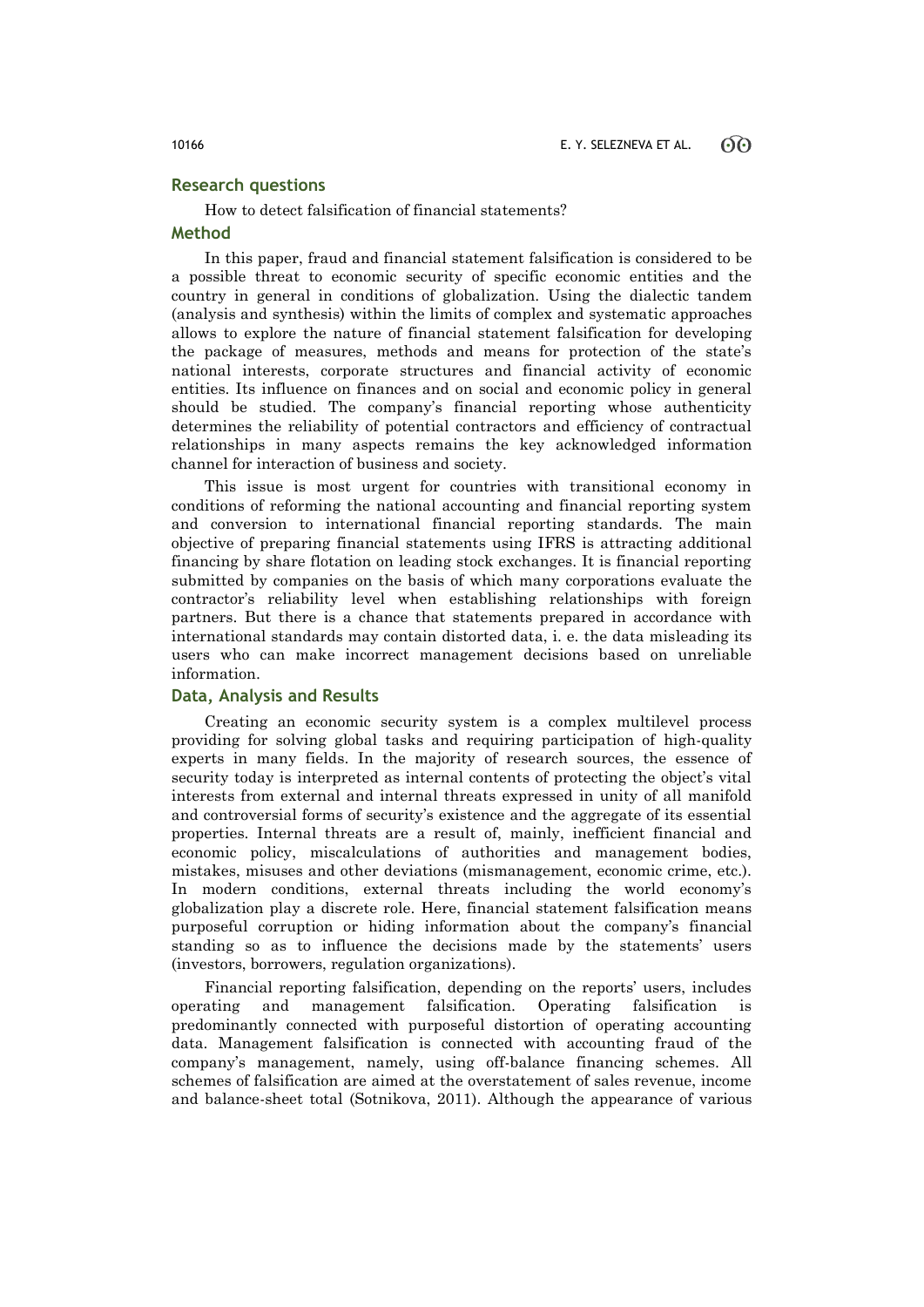fraud signs in the statements is not yet an evidence of their falsification, a particular attention should be paid to such entities, since there are particular hazard factors such as:

- − Corporate governance system and organizational structure. It is necessary to pay attention to frequent change in organizational structure, decentralized governing structure and absence of audit committee and internal control system;
- Staff and reputation of company executives. Signs of possible fraud include frequent replacements of top managers, as well as family and friendship ties between them, and also negative reputation of company executives.
- − Accounting «anomalies». Decrease in share of sales revenue in the company's income that remains stable; significant amount of uncovered loss; high level of accounts receivable, large profit accompanied by the deficit of own funds;
- − Cooperation with external auditors, frequent rotation of auditors, location of business units in the regions, which are poorly accessible to auditors. Nevertheless, such techniques as inventory procedures, accounting statements analysis, arithmetical-logical control and informers are used for detecting errors. The search for new methods of falsification detection of the financial statements is very important right now.

According to Clause 24 of the Federal Standards of Auditing Activity 5/2010 «Auditor Responsibilities Regarding Consideration of Unfair Actions During Audit», «An auditor shall consider unusual or unexpected interrelations, which have been detected in the course of carrying out analytical auditing procedures, including those of revenue accounts, and may confirm the presence of the risk of significant falsification resulted from unfair actions». This statement is described in the Annex to this standard, which mentions conditions pointing to the presence of unfair actions such as «controversial and insufficient evidences, including unusual changes in accounting balance data or changes in the key ratio curves or inconsistency between interrelations of indices reflected in the accounting statements» as examples. At the same time, unfair actions mean actions fraudulently taken by one or more owner representatives, executives, entity staff and (or) other persons for the purpose of obtaining illicit benefits (Federal Standards of Auditing Activity, 2010).

The initial stage is to test the relationship of various forms of accounting financial statements, which increases the level of credibility and financial details of the company. The accounting reporting is a set of interrelated indicators of financial and economic activity for the period. When filling out the balance, the indicators should be checked in other ways to meet their reporting data.

Reporting indicators are combined in the appropriate forms, each of which has independent meaning and, at the same time, linked to other forms of reporting. In addition to general relations at the level of balance, there are also sections of the relationship between its individual articles.

In practice, the use of conventional analytical procedures, such as horizontal and vertical analyses of accounting statement indices or calculation of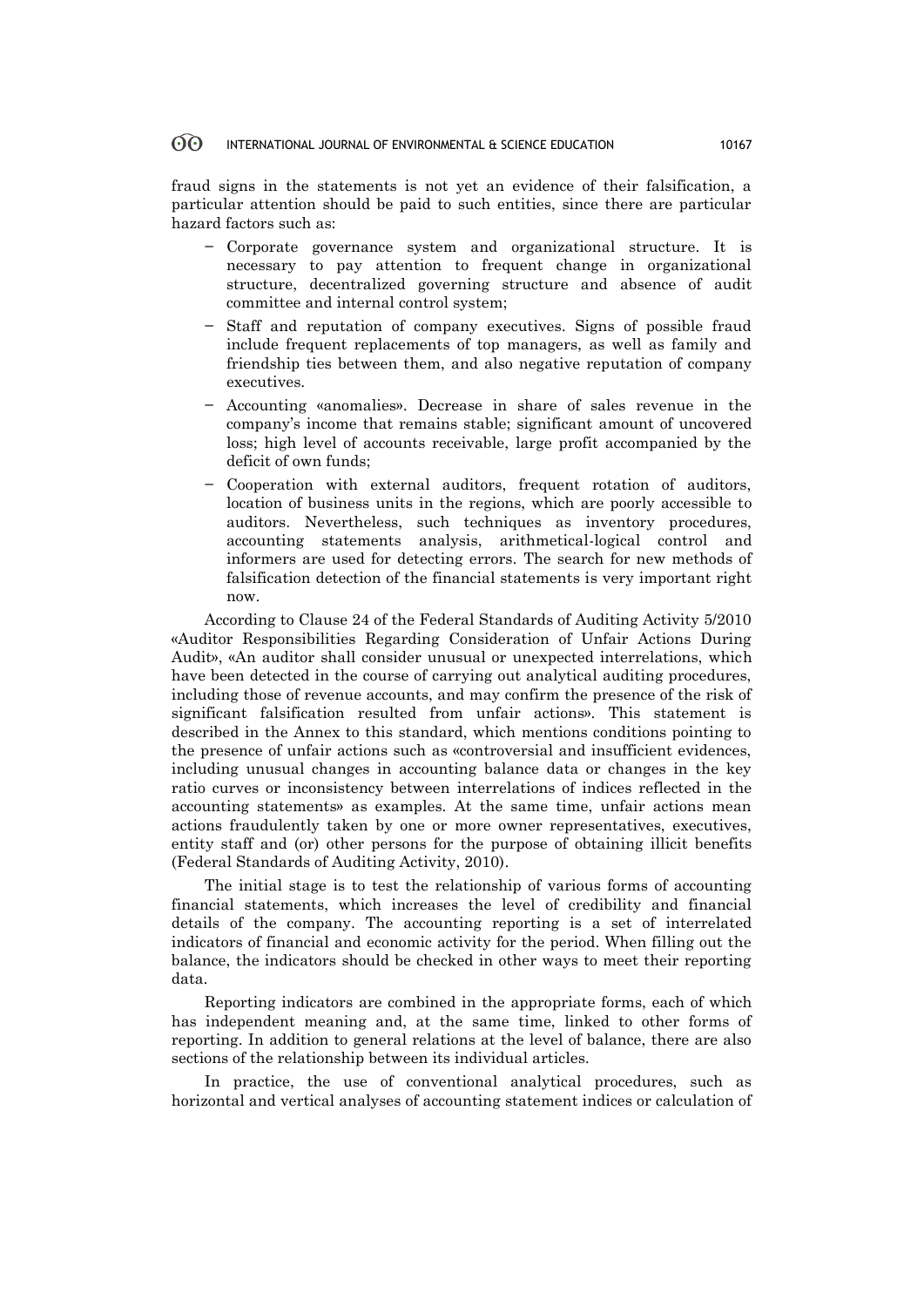financial ratios (profitability, liquidity and the like) does not necessarily allow to detect falsified statements (Rakutko & Denishevich, 2015). There are calculating methods to account the possible net losses of the investor when placing money in the project (Moraes & Nagano, 2012).

The following is procedures developed exactly for these purposes. They take into account the interrelations between the elements of financial and nonfinancial data of an entity and also their change in the course of time. The first procedure is related to the use of cash-flow report data. It is obvious that the net profit (loss) reflected in the financial statements and the balance of cash flow generated by current transactions must be closely interrelated: if the profit increases or falls, so do balanced cash flows generated by current operations. Thus, the inconsistency between «behavior» of cash flows and that of financial performance is a quite reliable sign of the presence of profit manipulations (Selezneva & Rakutko, 2012).

To illustrate the interrelation between the net profit (loss) and the balance of cash flow generated by current transactions, the ratio of cash generated by current operations (RCGCO) can be used as follows:

$$
RCGCO = (Balance of current cash flows) / (Net profit (loss))
$$
 (1)

Noteworthy, if entity executives undertake measures to conceal falsifying statements by redistribution of cash flows between cash-flow report sections and indication of false values, the above-mentioned analytical procedure may not bring expected results.

The second procedure is related to the ratio analysis based on the data of accounting balance and financial performance report.

Beneish's studies have shown that the value of consolidated M-score index of entities that have manipulated the profit exceeds minus 2.22. The procedure of calculating the consolidated M-score index is shown in Table 1 (Gordeeva, 2014).

For the purpose of detecting the interrelations between the indices of accounting balance and financial performance report, an auditor can use socalled «Beneish model» (or – «M-score»), suggested by professor Messod D. Beneish in 1999.

«Beneish model» (or  $-$  «M-score») is established on the basis of studying financial data of entities alleged of manipulating financial statements and includes the calculation of eight indices shown in Table 1 and deriving the consolidated M-score index on their basis by the following formula:

 $M - score = -4.48 + DSRI x 0.920 + GMI x 0.528 + AQI x 0.404 + SGI x 0.892 +$ DEPI x 0.115 – SGAI x 0.172 + TATA x 4.679 – LVGI x 0.327 (2)

M.L. Roxas (2011) published her study of Beneish mode. The results she obtained l allow to cut the number of intermediate indices to five when calculating the consolidated M-score index:

 $M - score = -6.065 + DSRI x 0.823 + GMI x 0.906 + AQI x 0.593 + SGI x 0.717 +$  $\text{DEP} \times 0.107$  (3)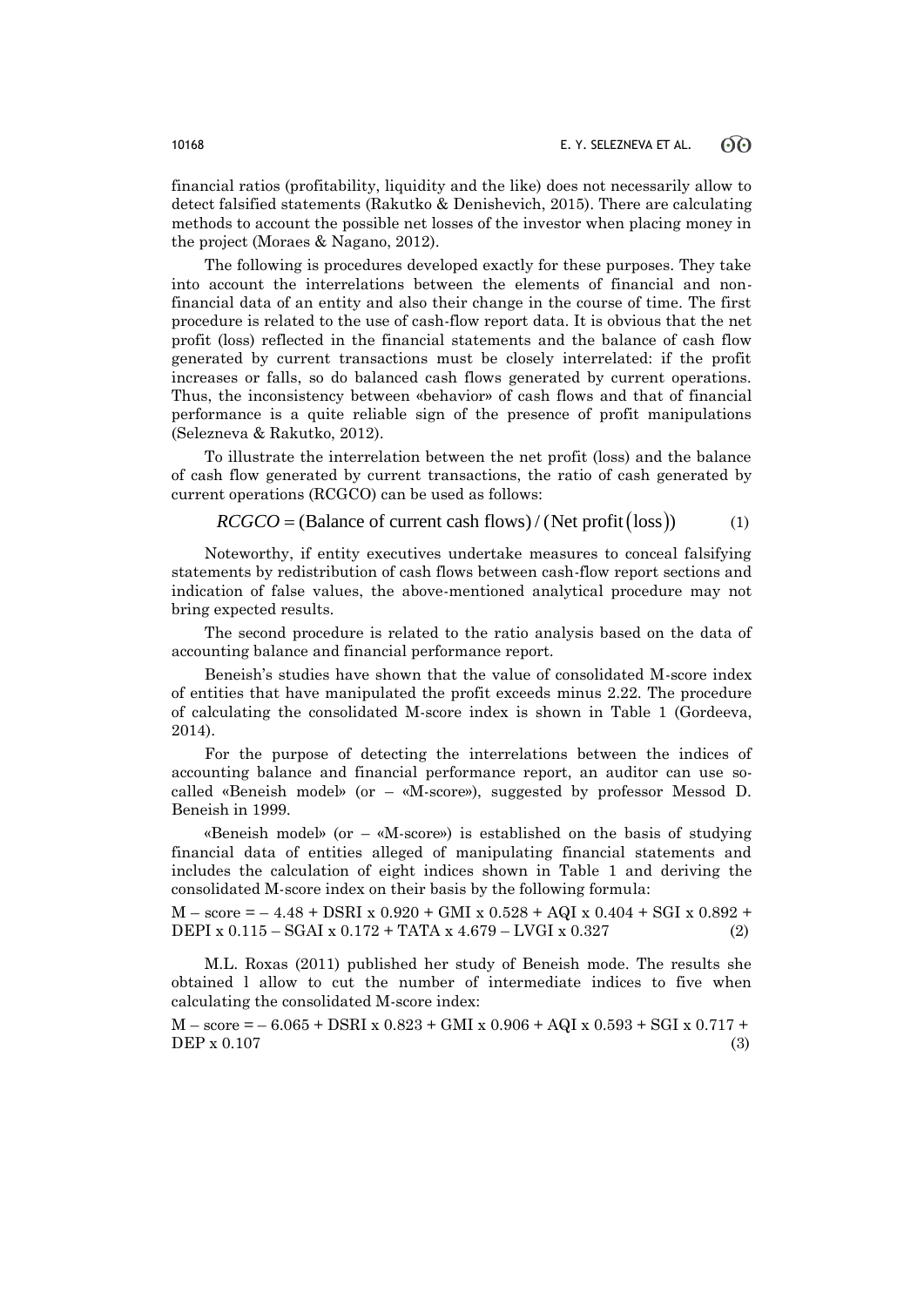| Index                                    | <b>Calculation formula</b>                                            |  |  |
|------------------------------------------|-----------------------------------------------------------------------|--|--|
| Days Sales in                            | R1/S1                                                                 |  |  |
| Receivables (DSR)                        | R0/S0                                                                 |  |  |
| GrossMarginIndex                         | $(S0 - C0)/S0$                                                        |  |  |
| (GMI)                                    | $(S1 - C1)/S1$                                                        |  |  |
| AssetQualityIndex                        | $(A1 - TA1 - OC1)/A1$                                                 |  |  |
| (AQI                                     | $(A0 - TAO - OC0)/AO$                                                 |  |  |
| Sales Growth Index                       | S1                                                                    |  |  |
| (SGI)                                    | S <sub>0</sub>                                                        |  |  |
| Depreciation Index<br>(DI or DEPI)       | $A0/OC$ int                                                           |  |  |
|                                          | $A1/OC$ int                                                           |  |  |
| Sales General and                        |                                                                       |  |  |
| Administrative                           | General expenses $1 +$ Administrative expenses1                       |  |  |
| Expenses Index<br>(SGAI or SGAE)         | General expenses $0 +$ Administrative expenses $0$                    |  |  |
| Leverage Index (LI<br>or LVGI)           | Credits and loans1/Assets1                                            |  |  |
|                                          | Credits and loans0/Assets0                                            |  |  |
| Total Accruals to<br>Total Assets (TATA) | Current assets $-$ Shortterm debt $-$ Cash $-$ taxes $-$ Depriciation |  |  |
|                                          | <b>Assets</b>                                                         |  |  |
|                                          | $-4.84+0,92DSRI+0,528GMI+0,404AQI+$                                   |  |  |
| M-score - fraud<br>index                 | +0,892SGI+0,115DEPI-0,172SGAI+                                        |  |  |
|                                          | +4,679TATA-0.327LVGI                                                  |  |  |

| Table 1. Indices for calculating consolidated M-score index and procedure of their |  |
|------------------------------------------------------------------------------------|--|
| calculation                                                                        |  |

The value of consolidated M-score index of companies manipulating their profit exceeds minus 2.76 under five-factor model. The indices of this model are also of applied significance and can point to the areas of potential manipulations. They have calculated «standard» values, which may vary depending on the industry or other characteristics of the entities under consideration.

In practice, the following approach to the estimation of index values is used. Any calculated index value exceeding one confirms the fact of potential manipulations of the following indices:

- Days Sales in Receivables Index (DSRI);
- Gross Margin Index (GMI);
- Asset Quality Index (AQI);
- Sales Growth Index (SGI);
- Depreciation Index (DI or DEPI);
- Sales General and Administrative Expenses Index (SGAI or SGAEI).

Calculated index value, which is less than one, confirms the fact of potential manipulation of the Leverage Index (LI or LVGI). Calculated index value exceeding zero confirms the fact of potential manipulation of the Total Accruals to Total Assets (TATA).

Due to the fact that this method has been tested on the statements of listed American companies overstating their accounting profit, it cannot provide a reliable result in Russian business environment, as well as for non-listed companies and in case of manipulations aiming at profit understatement. Yet,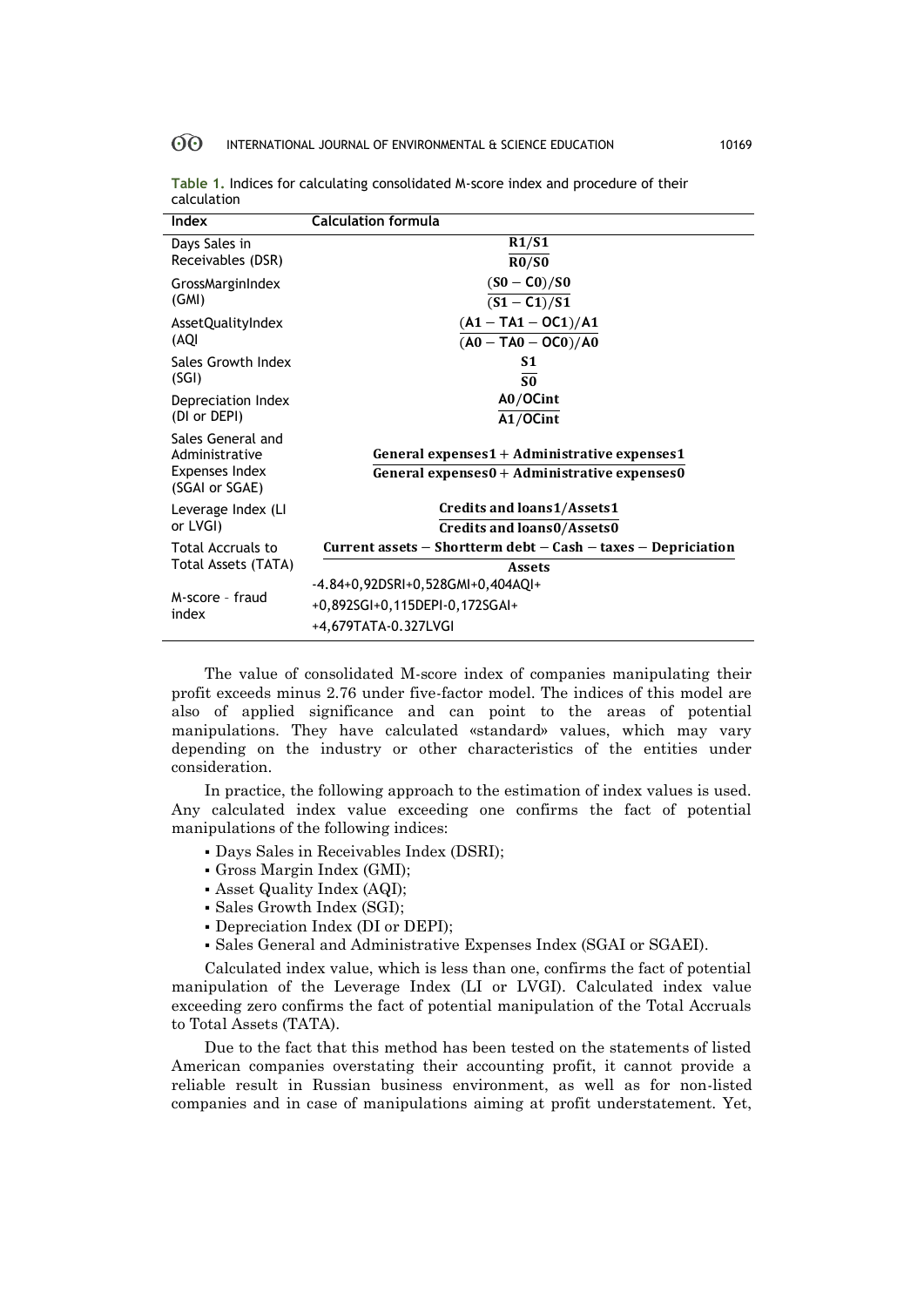despite the above-mentioned limitations, the indices that the consolidated Mscore index show the interrelation between key performance parameters of a given entity in with a significant level of reliability.

The third procedure is related to the analysis of applying non-financial indices.

When carrying out analytical procedures, it is important not to be confined to the comparison between the revenue over the accounting period and that of previous periods, as well as its target values and studying its structure. Relating accounting data on the increase in revenue to the non-financial indices (hereinafter referred to as NFI), which have a direct impact on revenue increase, plays a crucial role. For example, a potential NFI for a supermarket chain may be the number of stores or salesroom area; for a telecommunications company – the number of service users or area coverage and the like. In practice, auditors need study the industry where the audited person operates, which will allow to determine the NFI having the biggest impact on the revenue, and also whether it is appropriate to choose one index or mean value of several of them.

Modern studies confirm that the difference between the increase in revenue and that in NFI calculated in percentage points against the previous period for the entities involved into revenue manipulations substantially exceeds the same parameter of the entities that do not manipulate their profit.

Two following incises can be used for the analysis: revenue increase by the NFI (RINFI) and revenue increase by staff ( $RI<sub>staff</sub>$ ):<br> $RI<sub>NFI</sub> = REVENUE INCREASEt - NFI INCREASEt$  (4) NFI (RINFI) and revenue increase by staff  $(RI<sub>staff</sub>)$ :

$$
RI_{\text{NH}} = REVENUE INCREASEt - NFI INCREASEt \tag{4}
$$

$$
RI_{\text{NFI}} = REVENUE INCREASEt - NFI INCREASEt
$$
 (4)  
\n
$$
RI_{\text{NFI}} = REVENUE INCREASEt - STAFF INCREASEt
$$
 (5)

where the revenue value is taken as per financial performance report;

NFI – non-financial index chosen by auditor;

 $STAFF$  – number of employees;  $t$  – accounting period, for which falsifying statement is suspected.

The analysis of American companies' statements has provided estimated standard values of chosen indices that are shown in Table 2. At the same time, just like in case of the above-mentioned procedures, graphical presentation of the indices is appropriate. The limitations of using this method may be related to incorrectly chosen non-financial indices and their possible falsification by company executives. Noteworthy, just like in case of the consolidated M-score index, caution should be used when applying «standard» values obtained from the American practice to Russian business environment.

**Table 2.** Comparison between indices of the companies that manipulate statements and those of «clean» ones

| Index               | Value of the companies that<br>manipulate statements | Value of the companies that do not<br>manipulate statements |
|---------------------|------------------------------------------------------|-------------------------------------------------------------|
| $RI_{\text{NFI}}$   | 0.30                                                 | 0.11                                                        |
| $Rl_{\text{staff}}$ | 0.20                                                 | 0.04                                                        |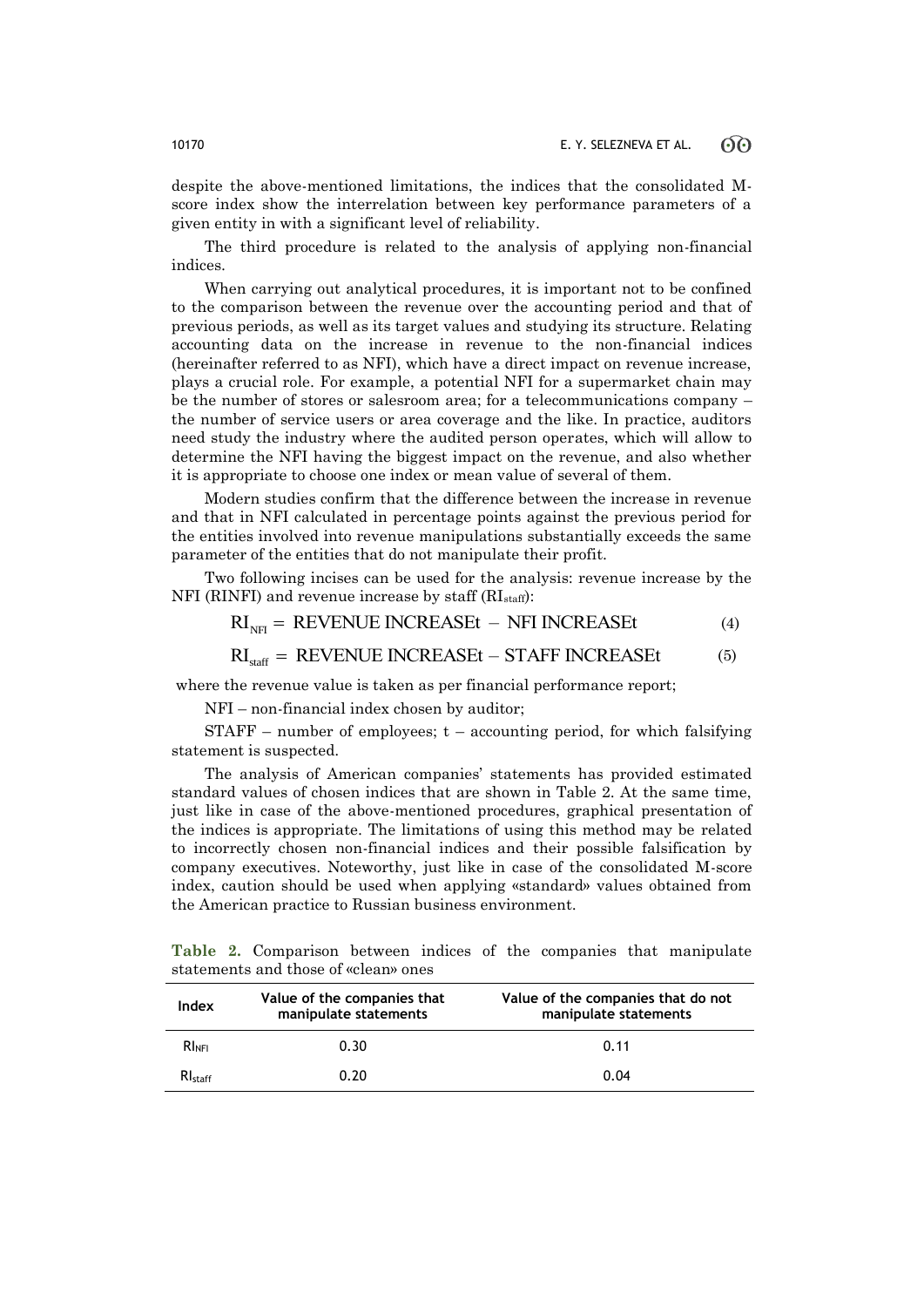Despite the limitation specific to the described methods, these methods can be successfully used for detecting potential falsification of accounting statements. To achieve this, primary attention should be paid not to the numeric values of calculated ratios, but to their changes in the course of time.

Based on the foregoing, it can be concluded that nowadays there are a large number of methods and schemes of detecting the signs of data fraud or falsifying financial statements, yet not all of the models have a clear sequence of actions or strict algorithm that would help financial statement user to detect any signs of fraud.

Classification indices of financial statement falsification (fraud) are manifold. For instance, L.V. Sotnikova (2011) classifies this phenomenon depending on the following indices: fraud objects and actors; purposes, methods and results of committing fraud. The process of financial statement preparation presumes information analysis, strict observance of regulation procedures, meeting the legislation requirements and standards. In practice of Russian companies, information about revenue and earnings amounts, company's assets and liabilities are distorted most frequently; besides, phantom accounts receivable are included into the statements and confirmed with falsified reconciliation reports and presence of fictitious buyers. Therefore, there is a variety of financial statement distortion methods. Even obligatory audits cannot guarantee prevention of statement data falsification. But analysis of the researched problem in retrospective proves that "improving" accounting indicators "artificially" goes public before long threatening the company, resulting in loss of its market position and ruining its goodwill.

Up-to-date methods of fighting financial reporting fraud in foreign practices are various. There is no accurate statistical data in Russia on financial statements manipulations and corruption detection methods. However, methods of fraud fighting abroad differ from the measures common in Russian practice. Encouraging and protecting denouncers is traditionally considered to be the most efficient method of fighting fraud abroad. This method is not wide-spread in Russian practice. Implementing the system of controlling the financial statement preparation is an efficient method of fighting fraud used abroad (Gordeeva, 2013). These measures are mandatory by law in many countries. Specific methods for fighting financial statement fraud are not legislated in Russia. Nevertheless, there are some recommendations for corruption detection. Adhering to them helps improve the financial security of economic entities. They include, above all, internal control measures (Selezneva, Temchenko & Belik, 2012). It is reasonable to arrange internal audit services in organizations involving their own personnel possessing the corresponding practical skills and better knowledge of business organization methods than the knowledge of outsourced consultants.

External and internal audit measures are efficient enough in the field of financial statement manipulation (Selezneva & Belik, 2012). Traditionally, external audit is considered to be a more efficient tool for fighting financial statement manipulation in Russia than abroad. No Russian auditing standards have been adopted yet in the field of financial reporting fraud. But provisions of international auditing standards МСА (ISA) 240 (The Auditor's Responsibilities Relating to Fraud in an Audit of Financial Statements) and US auditing standards (SAS 99) establishing the auditors' responsibilities on detecting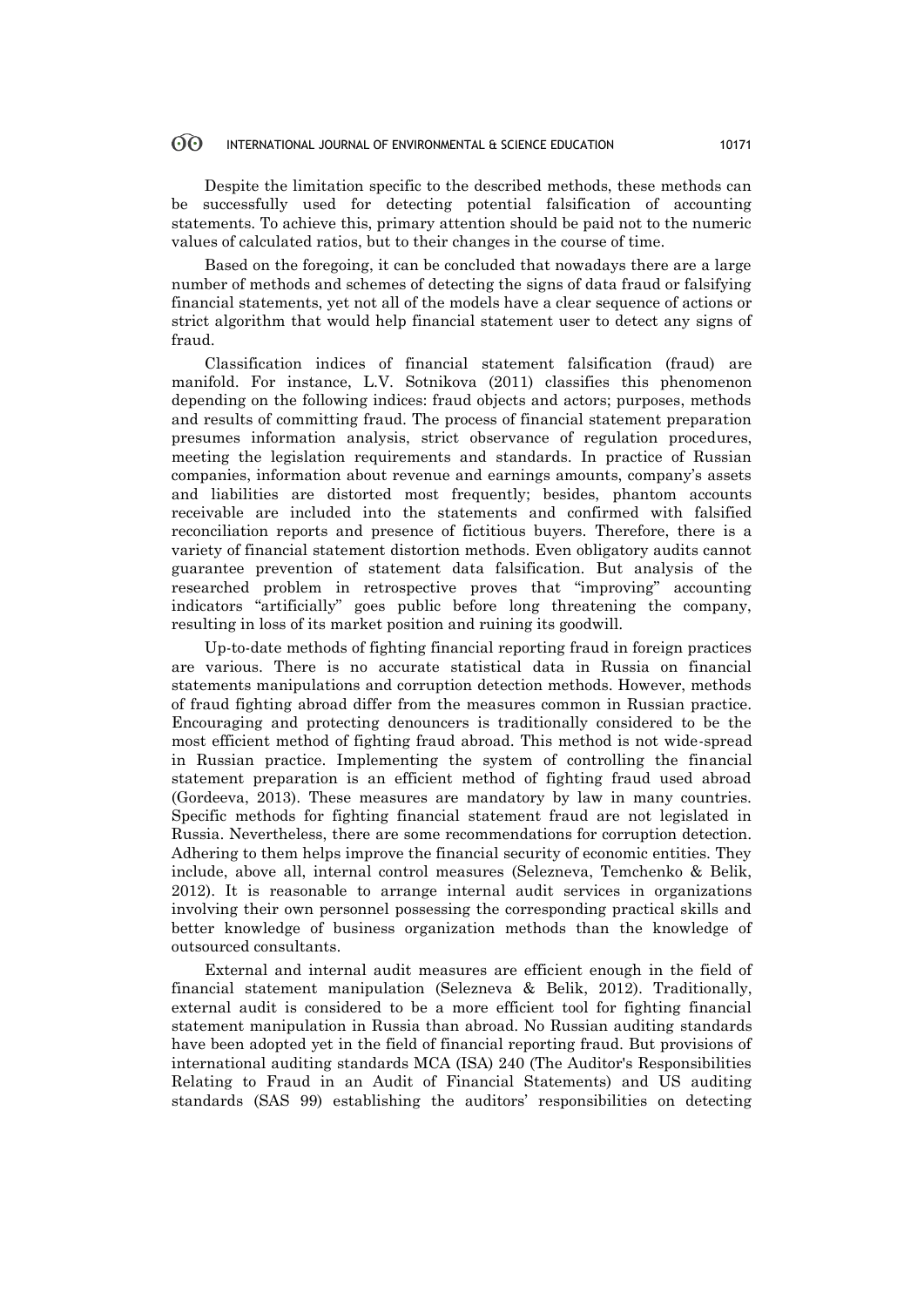distortions in financial reporting are used in international statement auditing prepared by Russian companies.

## **Discussion and Conclusion**

The search for new methods of falsification detection of the financial statements is very important right now. Statement data manipulations are easier to prevent than to detect (Gordeeva, 2013; 2014). In this respect, the role of internal audit is important. Internal audit is performed more frequently, significantly increasing the probability of detecting and preventing accounting errors and diverse corruptions. Performing internal audits helps preventing and detecting cases of financial statement fraud, if the internal audit service in the company is efficiently managed.

We believe the models for detecting falsified accounting (financial) statements are imperfect despite the fact that all of them are focused on detecting overstatements of revenue, profit and balance sheet total. Yet, a systematic approach, not just the analysis of financial performance, is necessary for the full confirmation of the reliability of certain data. We propose an algorithm for detecting falsified accounting (financial) statements (Figure 1).



**Figure 1.** Algorithm for detecting falsified accounting (financial) statements

At operating level and statements preparation level an effective control system and continuous monitoring of the operating environment should be established for detecting falsifications. This phase can be indicated as prevention.

Then, at detection level, the analytical signs of studied actions that go beyond the boundaries of established practice should be checked. In this case, two subjects of the analysis, i.e. financial and non-financial dates, which help conclude the falsification of financial statements. In the course of financial data analysis, the following «signs» of falsification, to which the primary attention should be drawn, may be detected:

− Unjustified overstatement or understatement of financial indices comparing with those of the previous period or other comparable data;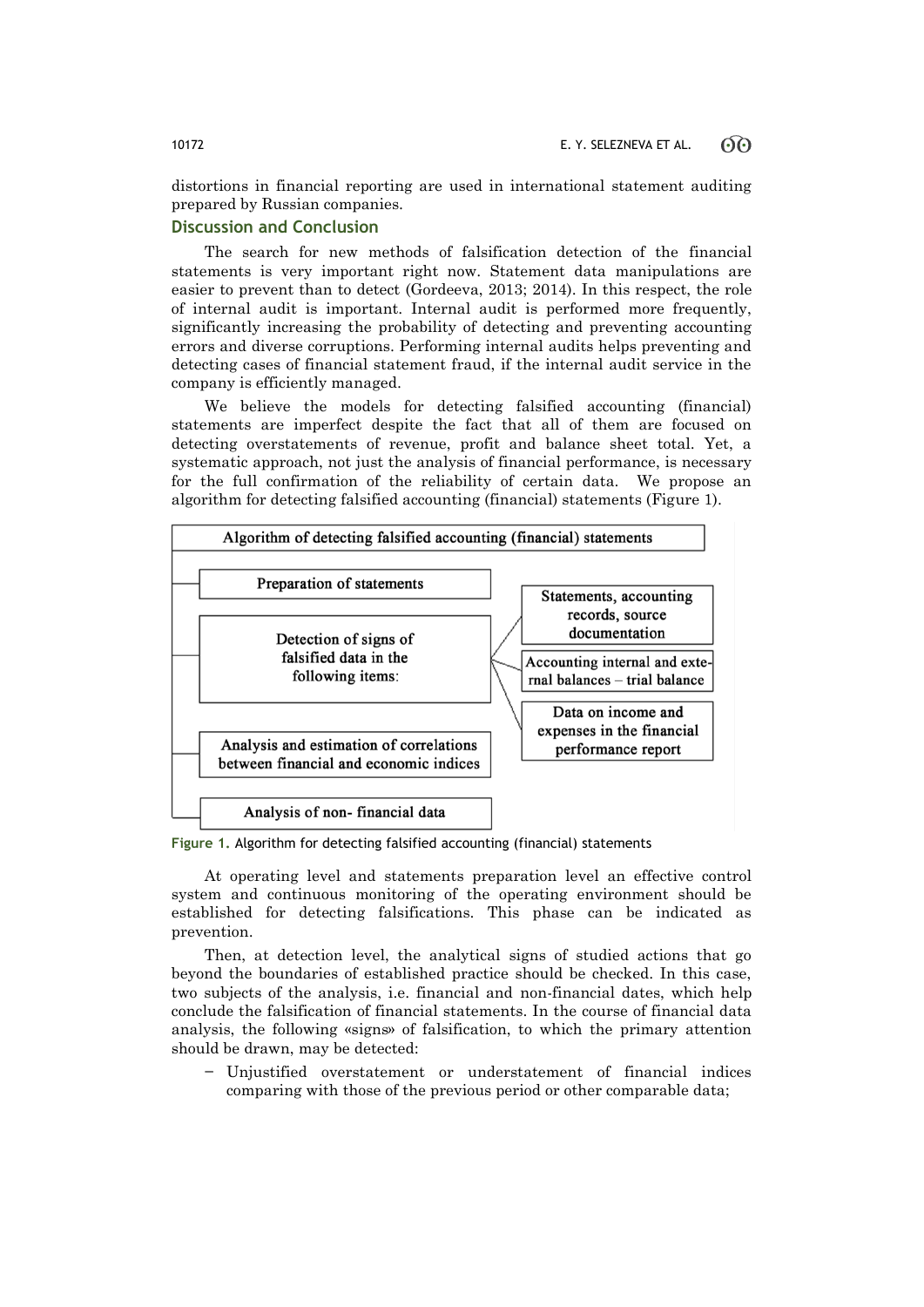- $\Theta$ INTERNATIONAL JOURNAL OF ENVIRONMENTAL & SCIENCE EDUCATION 10173
	- − Decrease in the amount of cash receipts under significant increase in income;
	- − Increase in sales volume under the decrease in accounts payable;
	- − Incommensurable increase in income and decrease in inventories;
	- − Detection of excessive procurements;
	- − Decrease in accounts payable under apparent increase in stocks.

In advance of carrying out this analysis, which aims at detecting «signs» of falsifying financial statements, the criteria shall be established, with their distortions considered as anomaly, which, in turn, requires considering the specific nature of a company's business activity.

Choosing and creating models necessary for accounting survey in each particular case imply impeccable knowledge and use of methodological principles of keeping accounting records, as well as ability to see and estimate the features of account record, which allow to judge about the nature of falsifying economic data. As professional practice shows, such features include:

- − Absence of required records in the analytical accounting sheets, cumulative and turnover balance lists, ledgers, general ledger or audit log. If the sums recorded in the turnover balance lists exceed totals stated in the analytical accounting sheets, it means a certain transaction has not been reflected in accounting records;
- − Absence of analytical accounting of the relevant bank accounts, which can be witnessed not only during unsatisfactory record keeping, but also when trying to conceal accounting abuses. If balances and statements are not supported with the indices of analytical accounting, they cannot be recognized as true ones;
- Presence of the credit balance of active accounts and debit balance of passive accounts, which confirms the incorrect statement of assets during their spending;
- − Unjustified curtailing balances of active and passive accounts, which creates room for eliminating a certain sum in the accounting records;
- − Opening and keeping accounts, which are not envisaged by the plan of accounts and are frequently accompanied by the violation of their correspondence;
- − Presence of the records not supported by the documents, which may be due to the incorrect recoding of the sums;
- − Falsifying transactions in the account records in cases an accountant tries to conceal the abuse or illegal write-down of cash and other assets;
- Errors in totals calculations and transitions from the one side of the register to another;
- − Discrepancy between the records of analytical accounting sheets, turnover balance lists or audit log that usually appear when backdating corrections in the account registers;
- − Unspecified corrections in the account registers and presence of corrected accounting records without authorizing document of actual necessity;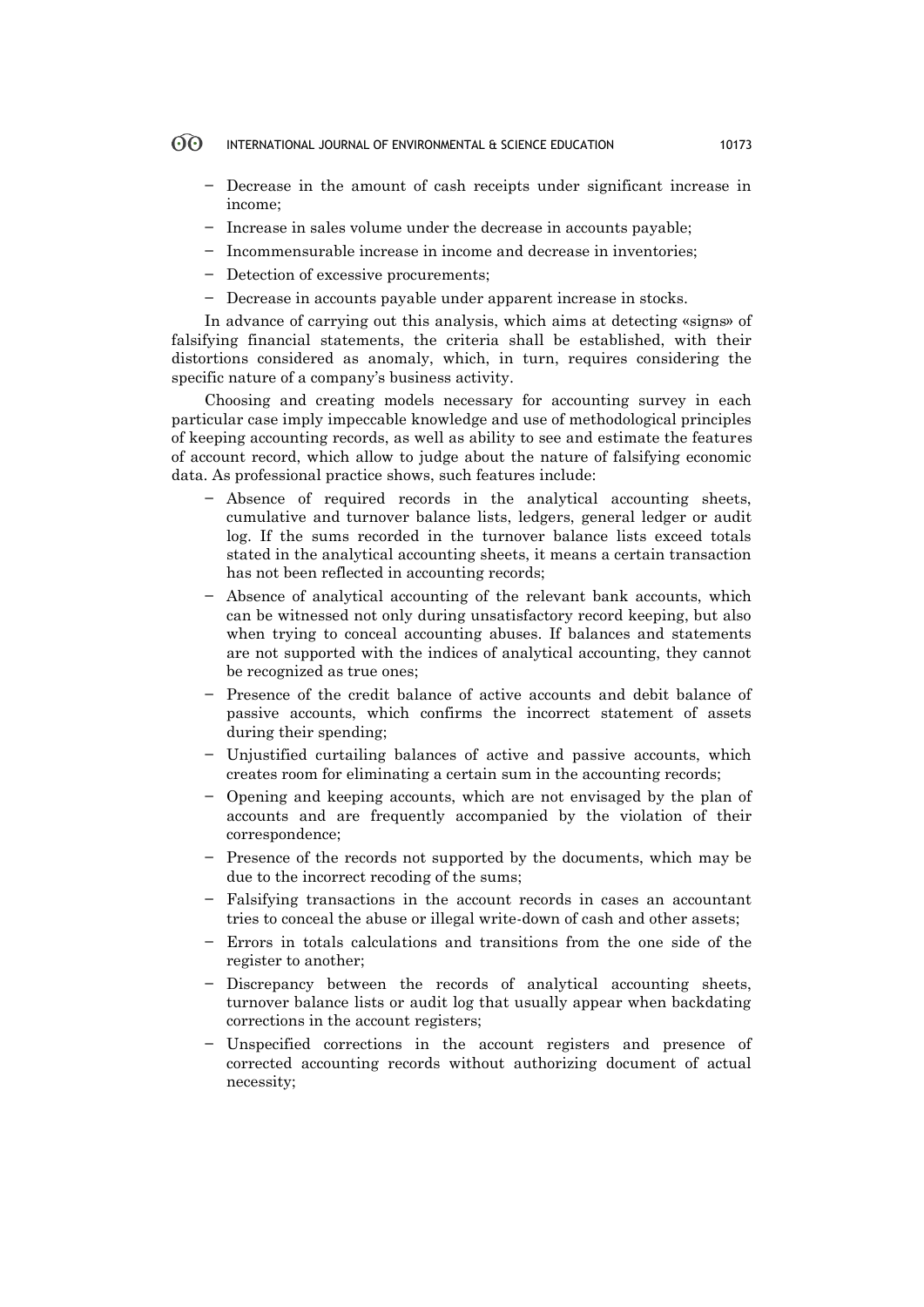- − Presence of the one-way cancellation. In this case, an abused record is cancelled in one of the account registers with the red line to transfer the sums to the register of another account where it is concealed.
- After falsified accounting statements have been detected, the following analytical procedures can be carried out:
- − Horizontal analysis, which is focused on analyzing the trend and distortion of the value of a certain item from that of the previous period;
- − Vertical or correlation analysis, which allows to analyze the change in the relative share of statement item in the generalized index and compare structural changes in the balance, financial performance report and cash flow and capital shift report against previous periods or other relevant comparable data;
- − Financial analysis of indices and coefficients. In this case, such indices as turnover, liquidity, financial leverage, rate of marginal profit decrease, improvement of asset quality and the like should be calculated.

Choosing the method of detection depends, above all, on detected falsification or falsifying scheme. It is possible to use several methods at the same time. For example, in case of recording false sales, the effective solution would be to apply horizontal and vertical analysis, since false accounts payable are likely to be recognized in the end of accounting period, due to the fact that recording unsettled accounts payable in the accounting balance for a longer period may lead to the necessity of their write-downs or creation of the underperforming debt reserve.

The analysis of financial indices and coefficients should be carried out using Messod D. Beneish method and his «map of standard distortions of financial indicators », since the use of such indicators in practice allows to almost halve the risk of a company's own loss.

A significant role in detecting falsified financial statements could be played by the analysis of non-financial data, notably the check of contracting parties and relations with business partners. «Informers» are an effective method of fraud detection.

### **Implications and Recommendations**

Summarizing the study, it is worth noting that the issue of falsifying financial statements, just like any other serious economic issue, requires comprehensive approach. Understanding the motives and reduction of «potential room for falsifying» within the framework of structural and operational functioning of a company are the best way of reducing the risks of fraud and falsifying financial data. And the support at state level (i.e. legislative control) and social level (i.e. public control) are, by no doubt, necessary to address this issue.

At the present moment, availability and functioning of internal audit services are not a must for management or economic entities. It should be noted that there are many unsolved problems in the internal audit organization at Russian enterprises not allowing to use the advantages of this tool preventing financial statement manipulations. Implementing internal audit systems will allow economic entities to improve the reliability and quality of financial statements and provide for taking measures of economic security.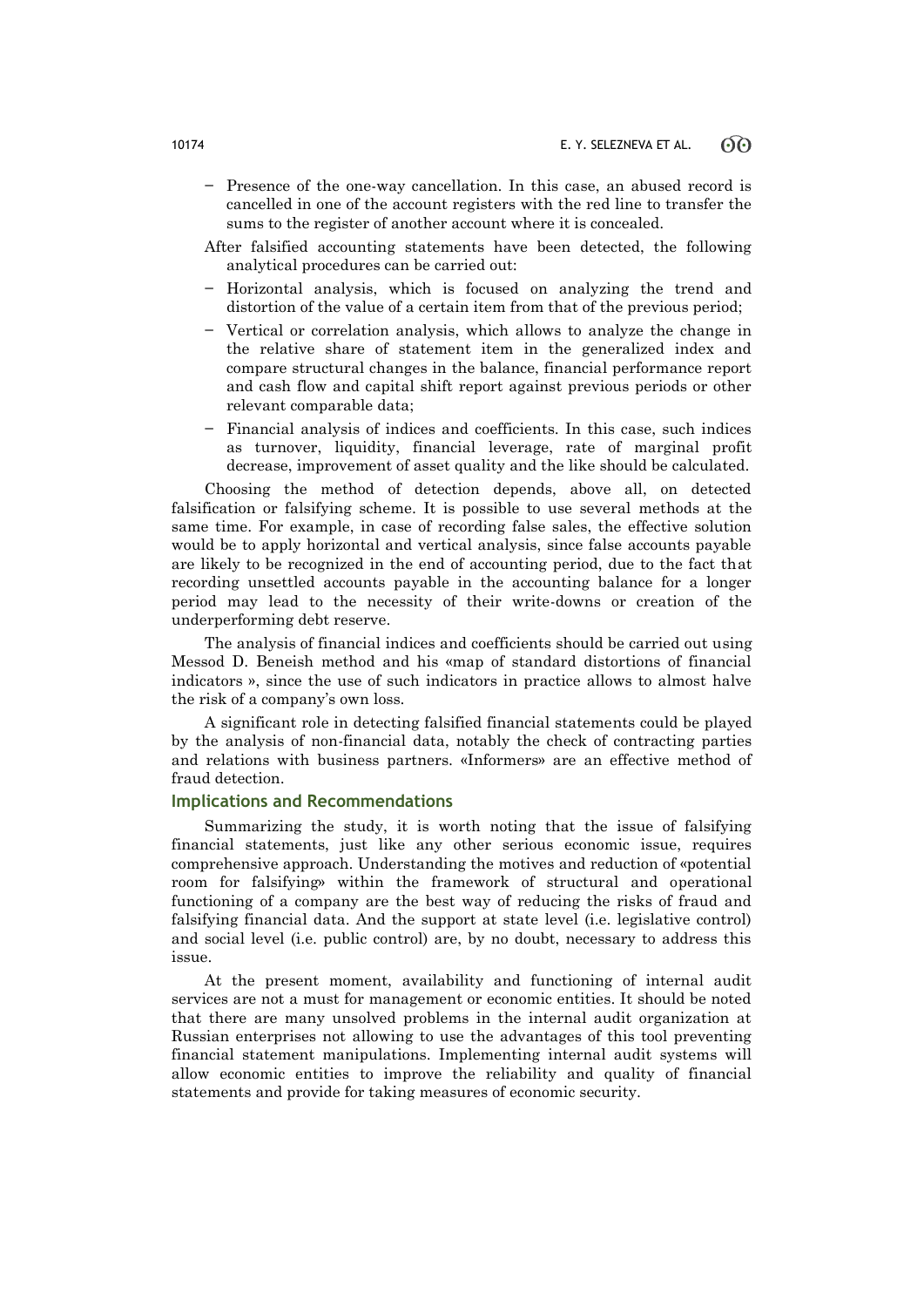### **Disclosure statement**

No potential conflict of interest was reported by the authors.

### **Notes on contributors**

**Olga G. Zhitlukhina** holds a PhD, Professor of Department of Accounting, Analysis and Audit, Far Eastern Federal University, Vladivostok, Russia;

**Svetlana Y. Rakutko** holds a PhD, Associate Professor of Department of Accounting, Analysis and Audit, Far Eastern Federal University, Vladivostok, Russia;

**Elena I. Berezhnova** holds a PhD, Associate Professor of Department of Accounting, Analysis and Audit, Far Eastern Federal University, Vladivostok, Russia;

**Elena Y. Selezneva** holds a PhD, Associate Professor of Department of Accounting, Analysis and Audit, Far Eastern Federal University, Vladivostok, Russia;

**Elena V. Belik** holds a PhD, Associate Professor of Department of Accounting, Analysis and Audit, Far Eastern Federal University, Vladivostok, Russia;

**Nina I. Shalaeva** holds a PhD, Associate Professor of Department of Accounting, Analysis and Audit, Far Eastern Federal University, Vladivostok, Russia;

**Elena I. Denisevich** holds a PhD, Associate Professor of Department of Management, Far Eastern Federal University, Vladivostok, Russia;

**Natalia V. Belik** Research of Department of Accounting, Analysis and Audit, Far Eastern Federal University, Vladivostok, Russia;

**Zhanna E. Saenko** Research of Department of Accounting, Analysis and Audit, Far Eastern Federal University, Vladivostok, Russia;

**Alina A. Sultanova** Research of Department of Management, Far Eastern Federal University, Vladivostok, Russia.

### **References**

- Abalkin, L. (1994). Economic Security of Russia: Threats and Their Solutions. *Voprosy Economiki*, 12, 4–14.
- Arinushkin, N.S. (1912). *Balance Sheets of Joint-Stock Companies. Legal and Accounting Nature of Balance Sheet in Terms of Russian Financial Assessment Standards*. Moscow: Pravovedenie.
- Eichern, J., Kulikova, L.I., Gafieva, G.M. (2014). Methods of Financial Results Falsification Used by Contemporary US Companies. *Mezhdunarodny Bukhgaltersky Uchet*, 16 (310), 58-62.
- Federal Standards of Auditing Activity 5. (2010). Auditor Responsibilities Regarding Consideration of Unfair Actions During Auditing.
- Gordeeva, A. A. (2013). Methodology of Revealing Distortions in Accounting (Financial) Statements. PhD thesis in economics. Russian University of Cooperation.
- Gordeeva, А.А. (2014). *Methodology of Detecting Frauds in Accounting (Financial) Statements*. Moscow: Vershina.
- Komekbayeva, L.S., Legostayeva, A.A., Tyan, O.A., & Orynbassarova, Y.D. (2016). Government Measures for Economic Support in the Conditions of a Floating Exchange Rate of the National Currency. *IEJME-Mathematics Education.* 11(7), 2227-2237
- Kulikova, L.I. (2011). Hiding and Falsification of Financial Statements: Historic and Evolution Aspect. *Mezhdunarodny Bukhgaltersky Uchet*, 14(164), 56-68.
- Kulikova, L.I. (2015). Historical Aspect of Emergence and Development of Accounting Science. Bulletin of Adygea State University. *Economy Series*, 3(165), 130-139.
- Lemeshenko, G.L., & Temchenko, O.S. (2012). Correction of errors in accounting and financial statements of organization. *International accounting*, 14, 16-22.
- Moraes, M.B.C., & Nagano, M.S. (2012). Cash balance management: A comparison between genetic algorithms and particle swarm optimization. *Acta Scientiarum Technology*, 34(4), 373-379.
- Rakutko, S.Y., & Selezneva, E.Y. (2015a). Falsifying Financial Statements in Terms of Global Market. *Economics and entrepreneurship*, 4, 581-584.
- Rakutko, S.Y., & Selezneva, E.Y. (2015b). *Financial Security in Terms of Integration of National Market into the Economy of APEC countries.* The 2nd International Academic and Research